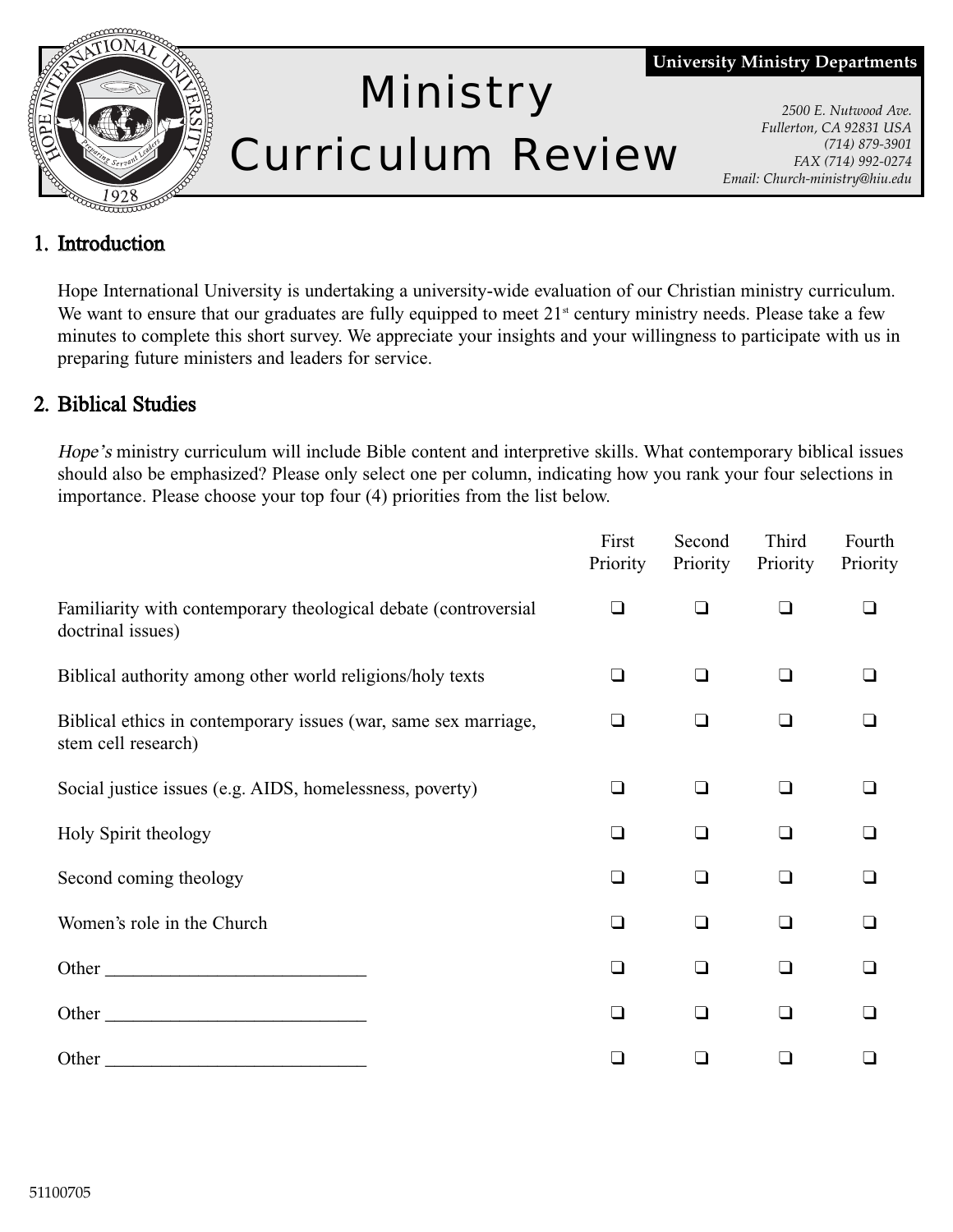## 3. Professional Ministry Theory and Skills

Hope's ministry curriculum will include ministry theory and skills, such as servant leadership, preaching, teaching, and discipleship. What contemporary ministry theory and skills should also be emphasized? Please only select one per column, indicating how you rank your four selections in importance. Please choose your top four (4) priorities from the list below.

|                                         | First<br>Priority | Second<br>Priority | Third<br>Priority | Fourth<br>Priority |
|-----------------------------------------|-------------------|--------------------|-------------------|--------------------|
| Anticipating change and cultural trends | n                 | ❏                  | $\Box$            | ❏                  |
| Leadership theory and skills            | $\Box$            | ❏                  | $\Box$            | $\Box$             |
| Arts and media in ministry              | $\blacksquare$    | ⊔                  | $\Box$            | $\Box$             |
| Multicultural ministry                  | n                 | □                  | $\Box$            | $\Box$             |
| Relational skills                       | n                 | $\Box$             | $\Box$            | $\Box$             |
| Pastoral counseling                     | l I               | ப                  | $\Box$            | $\Box$             |
| Working with volunteers                 | n                 | $\Box$             | $\Box$            | $\Box$             |
| Other                                   | ∣ 1               | $\Box$             | ∩                 | ❏                  |
| Other                                   | $\Box$            | ❏                  | $\Box$            | $\Box$             |
|                                         |                   |                    | ∩                 |                    |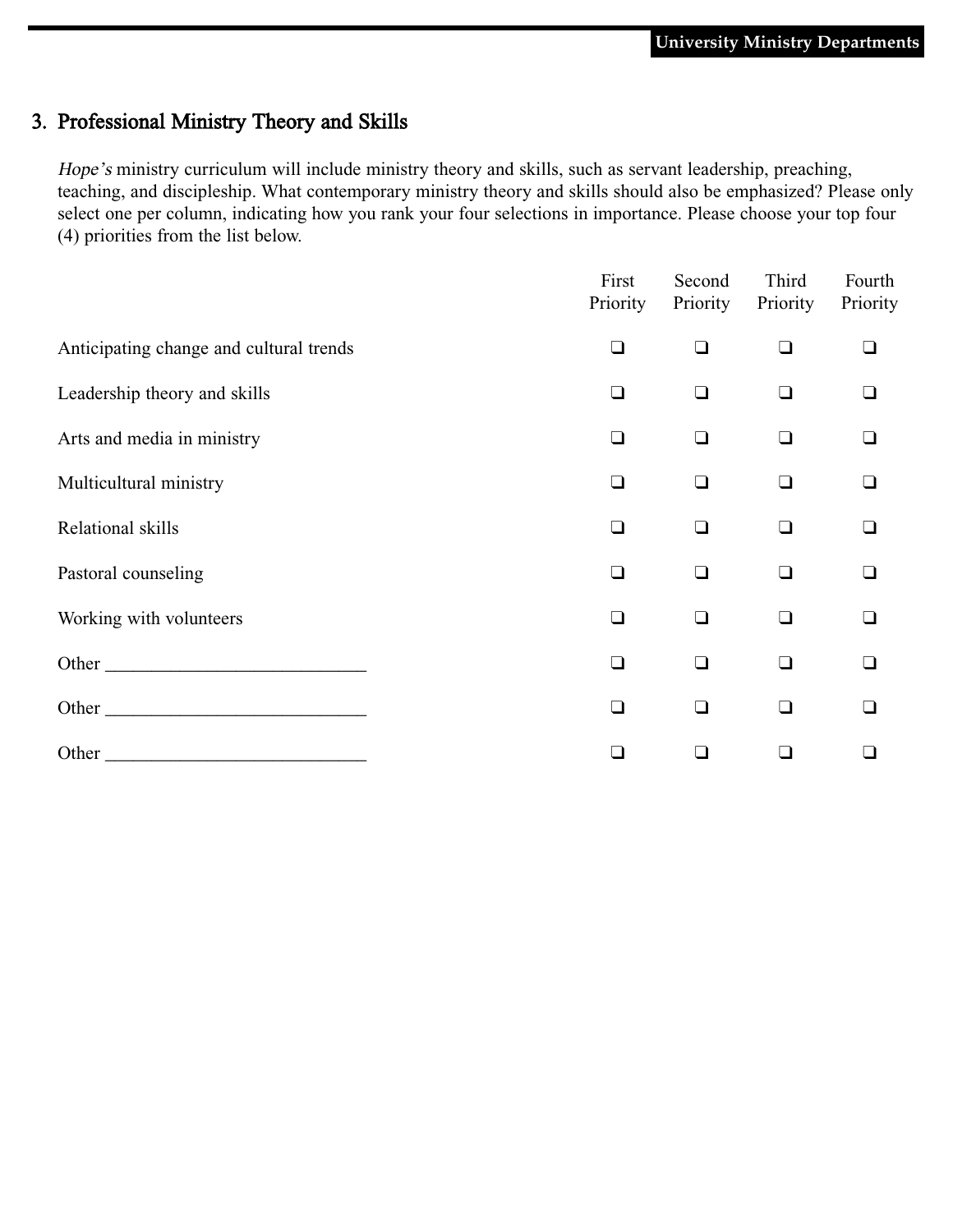#### 4. Professional Management Theory and Skills

Hope's ministry curriculum will include management theory and skills, such as planning, organizational theory, and management skills for church, para-church, and mission organizations. What contemporary management theory and skills should also be emphasized? Please only select one per column, indicating how you rank your four selections in importance. Please choose your top four (4) priorities from the list below.

|                                                                                                                                                                                                                                      | First<br>Priority | Second<br>Priority | Third<br>Priority | Fourth<br>Priority       |
|--------------------------------------------------------------------------------------------------------------------------------------------------------------------------------------------------------------------------------------|-------------------|--------------------|-------------------|--------------------------|
| Managing time                                                                                                                                                                                                                        | n                 | □                  | $\Box$            | ∣ 1                      |
| Team building                                                                                                                                                                                                                        | n                 | ❏                  | $\Box$            | $\overline{\phantom{a}}$ |
| Conflict Resolution and problem solving                                                                                                                                                                                              | n                 | $\Box$             | $\Box$            |                          |
| Vision casting and strategizing                                                                                                                                                                                                      | n                 | □                  | $\Box$            | ∩                        |
| Finance                                                                                                                                                                                                                              | n                 | ❏                  | ∩                 | n                        |
| Partnering with other organizations and agencies                                                                                                                                                                                     | $\Box$            | $\Box$             | $\Box$            | ◻                        |
| Working with elders, boards, and committees                                                                                                                                                                                          | ∩                 | $\Box$             | $\Box$            | ∩                        |
| Other                                                                                                                                                                                                                                | n                 | ❏                  | ∩                 |                          |
| Other <u>the contract of the contract of the contract of the contract of the contract of the contract of the contract of the contract of the contract of the contract of the contract of the contract of the contract of the con</u> | n                 | ❏                  | $\Box$            | n                        |
| Other $\overline{\phantom{a}}$                                                                                                                                                                                                       |                   |                    | $\Box$            |                          |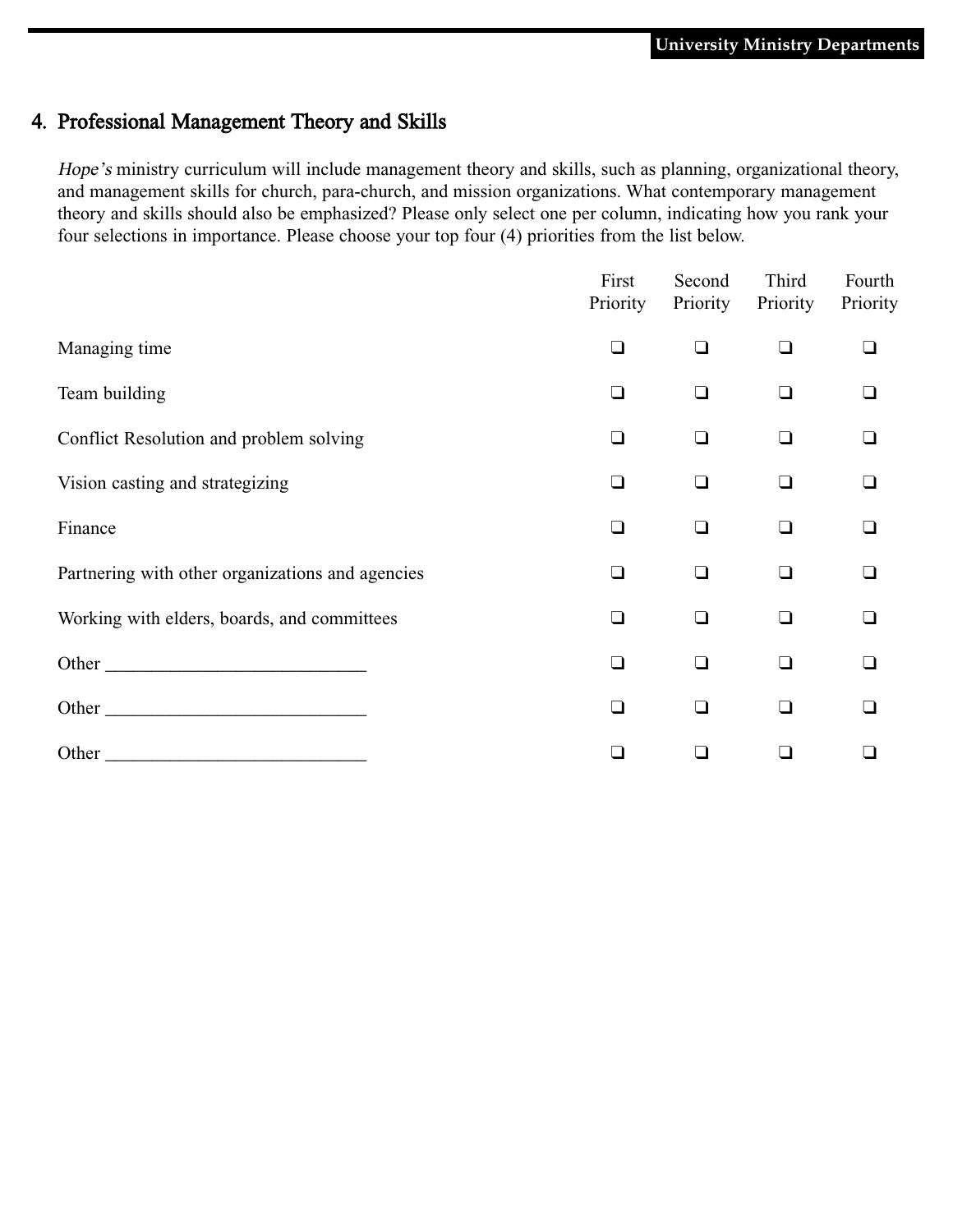#### 5. Personal/Spiritual Formation

Hope's ministry curriculum will encourage students to develop a Christlike character and healthy Christian lifestyle. What contemporary personal and spiritual formation issues should also be emphasized? Please only select one per column, indicating how you rank your four selections in importance. Please choose your top four (4) priorities from the list below.

|                                                                                                                                                                                                                               | First<br>Priority | Second<br>Priority | Third<br>Priority | Fourth<br>Priority |
|-------------------------------------------------------------------------------------------------------------------------------------------------------------------------------------------------------------------------------|-------------------|--------------------|-------------------|--------------------|
| Dealing with issues of the past as they affect present behavior                                                                                                                                                               | $\Box$            | $\Box$             | $\Box$            |                    |
| Developing spiritual disciplines (study, prayer, meditation, fasting, etc.)                                                                                                                                                   | $\Box$            | $\Box$             | $\Box$            |                    |
| Handling temptations in ministry                                                                                                                                                                                              | $\Box$            | $\Box$             | $\Box$            |                    |
| Balancing family, marriage, and ministry                                                                                                                                                                                      | $\Box$            | $\Box$             | $\Box$            |                    |
| Discerning personal calling                                                                                                                                                                                                   | $\Box$            | $\Box$             | $\Box$            |                    |
| Forming strong ethical standards                                                                                                                                                                                              | $\Box$            | $\Box$             | $\Box$            |                    |
| Discovering spiritual gifting                                                                                                                                                                                                 | $\Box$            | $\Box$             | $\Box$            |                    |
| Building strong marriage and family                                                                                                                                                                                           | $\Box$            | $\Box$             | $\Box$            |                    |
| Stewardship of personal resources                                                                                                                                                                                             | $\Box$            | $\Box$             | $\Box$            |                    |
| Dealing with depression and demotivation                                                                                                                                                                                      | $\Box$            | ∩                  | $\Box$            |                    |
| Other                                                                                                                                                                                                                         | $\Box$            | $\Box$             | $\Box$            |                    |
| Other                                                                                                                                                                                                                         | $\Box$            | $\Box$             | $\Box$            |                    |
| Other and the contract of the contract of the contract of the contract of the contract of the contract of the contract of the contract of the contract of the contract of the contract of the contract of the contract of the | $\Box$            | H                  | $\Box$            |                    |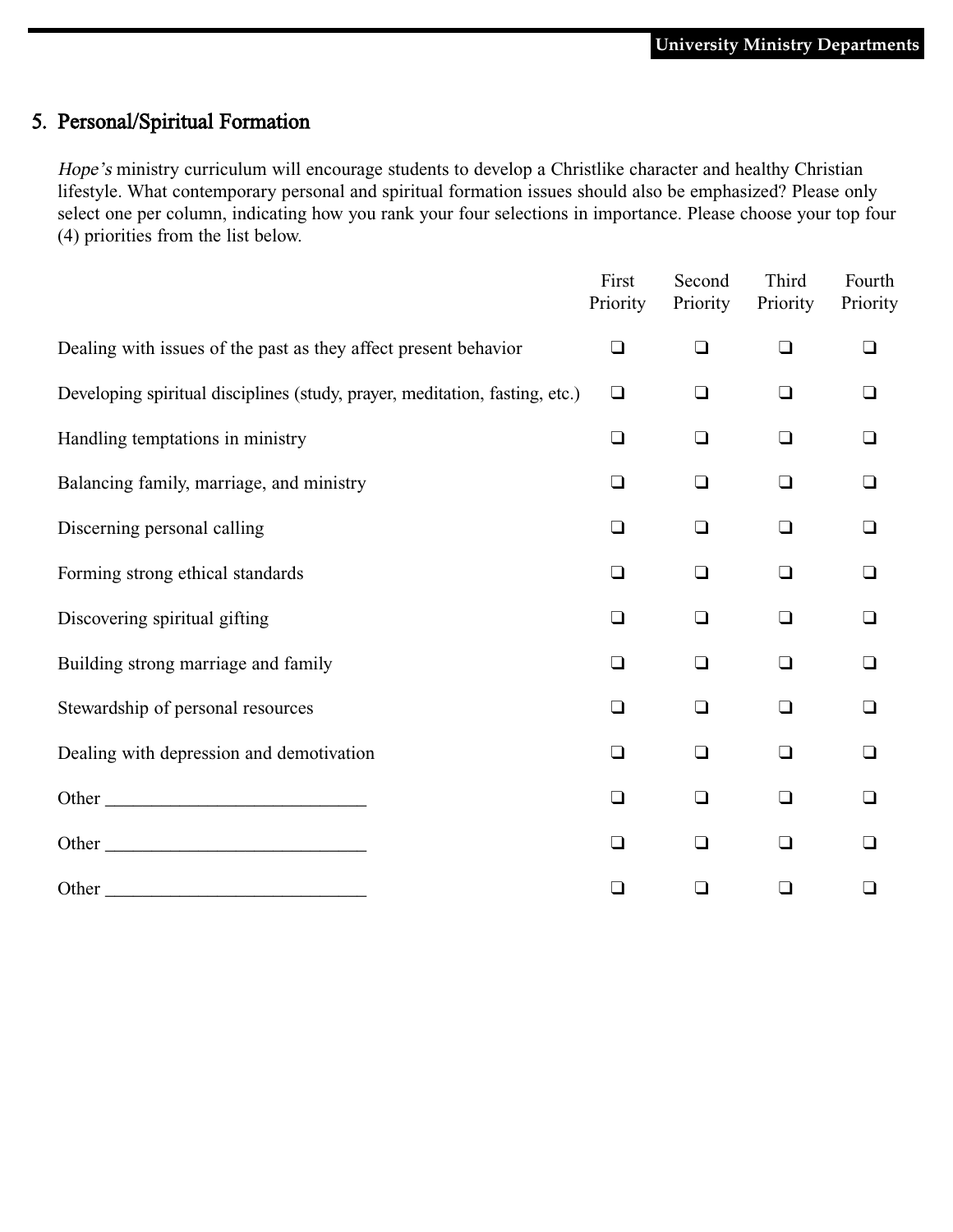# 6. Knowledge and Skills

If you have had formal ministry training, what critical areas were missing from your preparation?

Answer:

What specific areas of knowledge or skills training were most valuable in your preparation?

Answer:

# 7. Demographics

| $I$ am                   | Female<br>Male                                                             |                                                           |                                       |  |
|--------------------------|----------------------------------------------------------------------------|-----------------------------------------------------------|---------------------------------------|--|
| $My Age$ Group is        | $20 - 25$<br>$26 - 30$<br>$31 - 40$<br>$41 - 50$<br>$51 - 65$<br>66 and up | - 1<br>∣ 1<br>∣ 1                                         |                                       |  |
| My Ministry is mainly in |                                                                            | USA (please select the state below)<br>information below) | International (please provide country |  |
|                          |                                                                            |                                                           |                                       |  |

If your ministry is in the USA, please indicate the state.